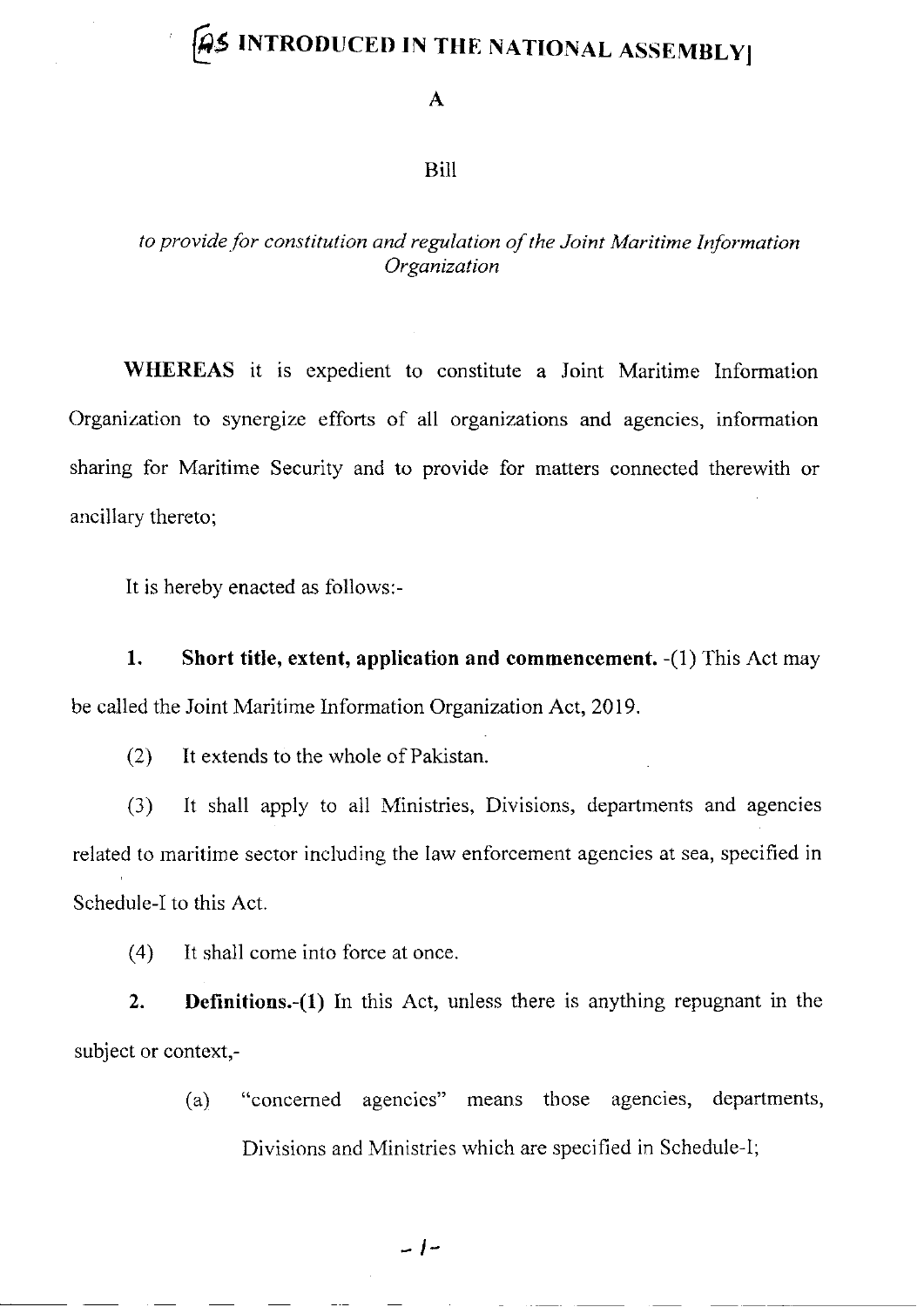- "Director" means the officer in command of JMICC appointed  $(b)$ under sub-section  $(2)$  of section 3;
- "Joint Maritime Information Organization" or "JMIO" means the  $(c)$ Joint Maritime Information Organization established under section  $3;$
- "Joint Maritime Information and Coordination Centre" or  $(d)$ "JMICC" means the Joint Maritime Information and C pordination Centre, established under clause (a) of sub-section (2) of section 5;
- (e) "maritime interests of Pakistan" includes rights, control, jurisdiction and sovereignty over maritime zones and the sovereign rights of Pakistan to explore, exploit, conserve, manage the living and nonliving resources and other activities for economic exploitation, exploration and to safeguard the unauthorized exploitation of resources of Pakistan seas, sub-soil and prevention thereto from damage through pollution or any other means;
- $(f)$ "maritime zones" mean the territorial sea, the contiguous zone, continental shelf and exclusive economic zone of Pakistan as defined in the Territorial Waters and Maritime Zones Act, 1976 (LXXXII of 1976), or any other zone or area declared as such by the Federal Government and includes the internal waters;
- "maritime domain awareness" means the effective understanding  $(g)$ of anything associated with the maritime domain that could impact the security, safety, economy or environment of the country;

 $-2-$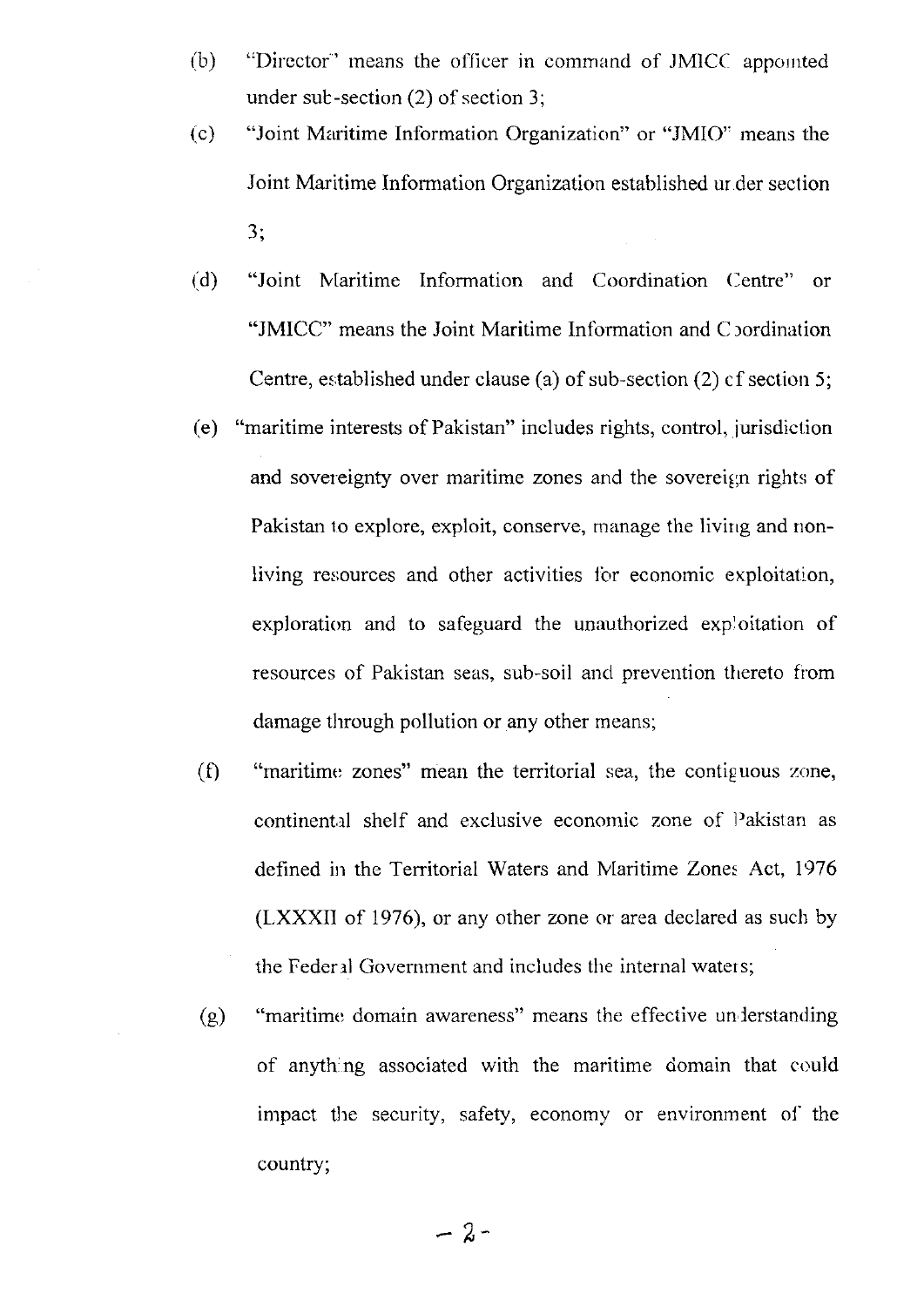- (h) "prescribed" means prescribed by rules madc under this Act; and
- (i) "rules" means rules made under this Act.

(2) All words and expressions used but not defined in this Act shall, unless the context otherwise requires, have the same meanings as assigned thereto by the Pakistan Navy Ordinance, 1961 (XXXV of 1961).

3. Constitution of Organization.-(l) The Federal Govemment may by notification in the official Gazette, constitute a Joint Maritime Information Organization (JMIO).

(2) The JMIO shall consist of a Director to be appointed by the Naval headquarters from amongst the officers of Pakistan Navy and such other officers and members of the staff for smooth functioning of the organization as may be prescribed.

(3) The head of concemed agency shall be authorized to appoint, depute or attach officers including civilian officers and other members of the staff to JMICC and duties to be performed by these officers or staff may be determined by the Director

(4) The JMIO shall be manned by officers and staff of Pakistan Navy and representatives of concemed agencies on deputation or attachment from respective concemed agency.

4. Control, superintendence, command and administration of the JMIO.- Subject to overall control of the Division to which business of defence of Pakistan stands allocated and superintendence of the Pakistan Navy, the command and administration of JMIO shall vest in JMICC and shall be exercised by the Director as its chief executive in accordance with the provisions of this Act and the rules made thereunder.

 $-3-$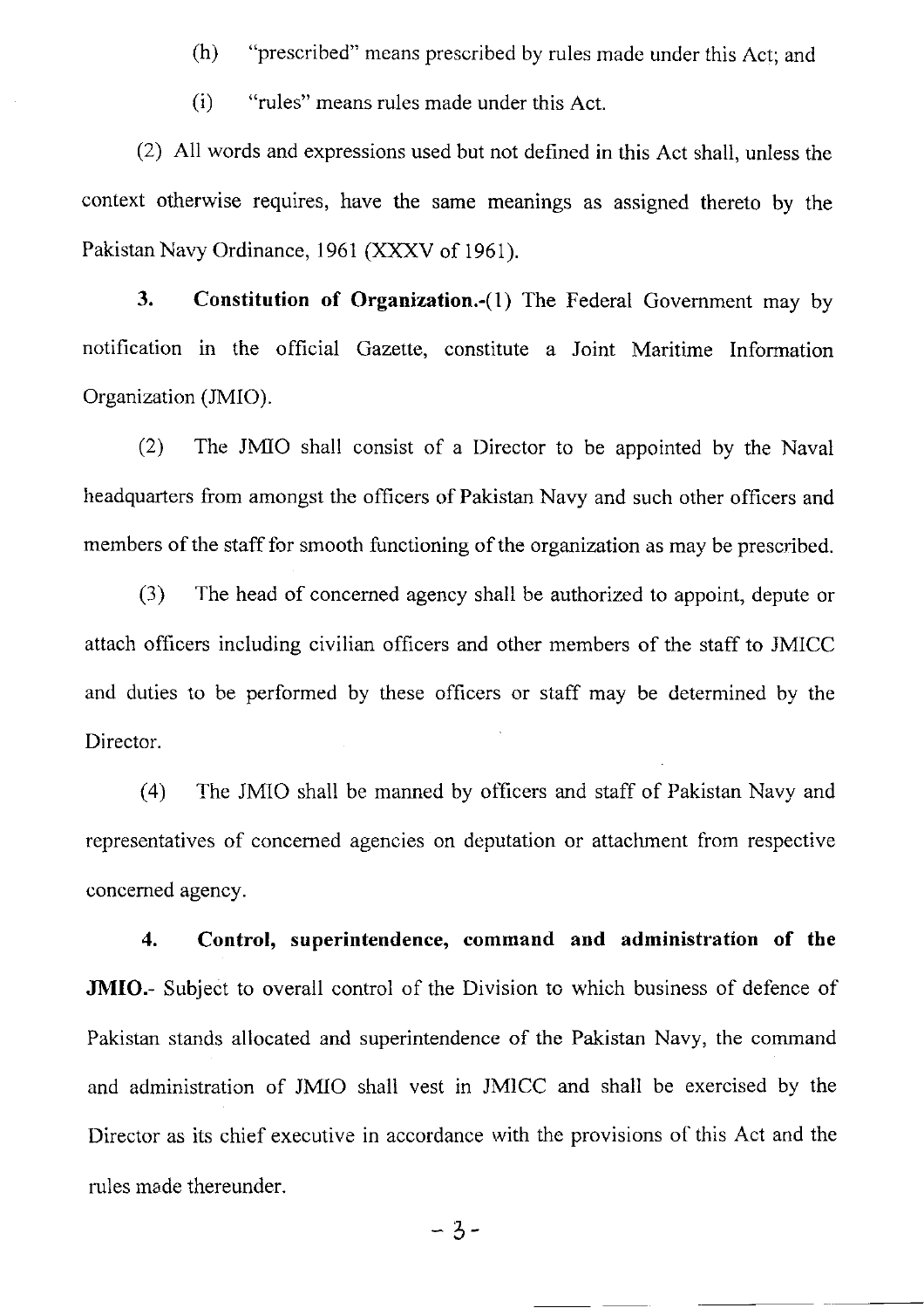5. Powers and functions of JMIO.-  $(1)$  All concerned agencies shall be responsible to share information with JMICC on terrorism, subversive and criminal activities which include human trafficking, illegal arms transportation, smuggling of contraband goods, drug trafficking and iilegat fishing etc. JN4ICC shall be 'esponsible to coordinate and disseminate actionable information with the concerned agency to generate immediate and effective response.

(2) Without prejudice to the generality of the provisions of sub-section  $(1)$ , the functions of the JMIO shall be to-

- (a) establish .IMICC at Karachi under the auspices of Pakis.an Navy;
- (b) manage and maintain the expeditious flow of information relating to inc. dents of maritime terrorism, piracy, distress at sea, environmental protection, illegal fishing and any cther illegal activity within Pakistan's maritime jurisdiction;
- (.c) collect, collate and analyze the information received f'om any of the concerned agencies or organization including other relevant information, if any, relating to individuals and transnational organized criminal groups intending or committ:ng illegal activities along the coastal areas including acts of terrorism against ships within maritime zones including ports and harbours;
- (d) prepare statistics and reports on the basis of the information gathered and analyzed under clause (c) and to disseminate them to the concerned agencies or organizations, as far as possible;

 $-4-$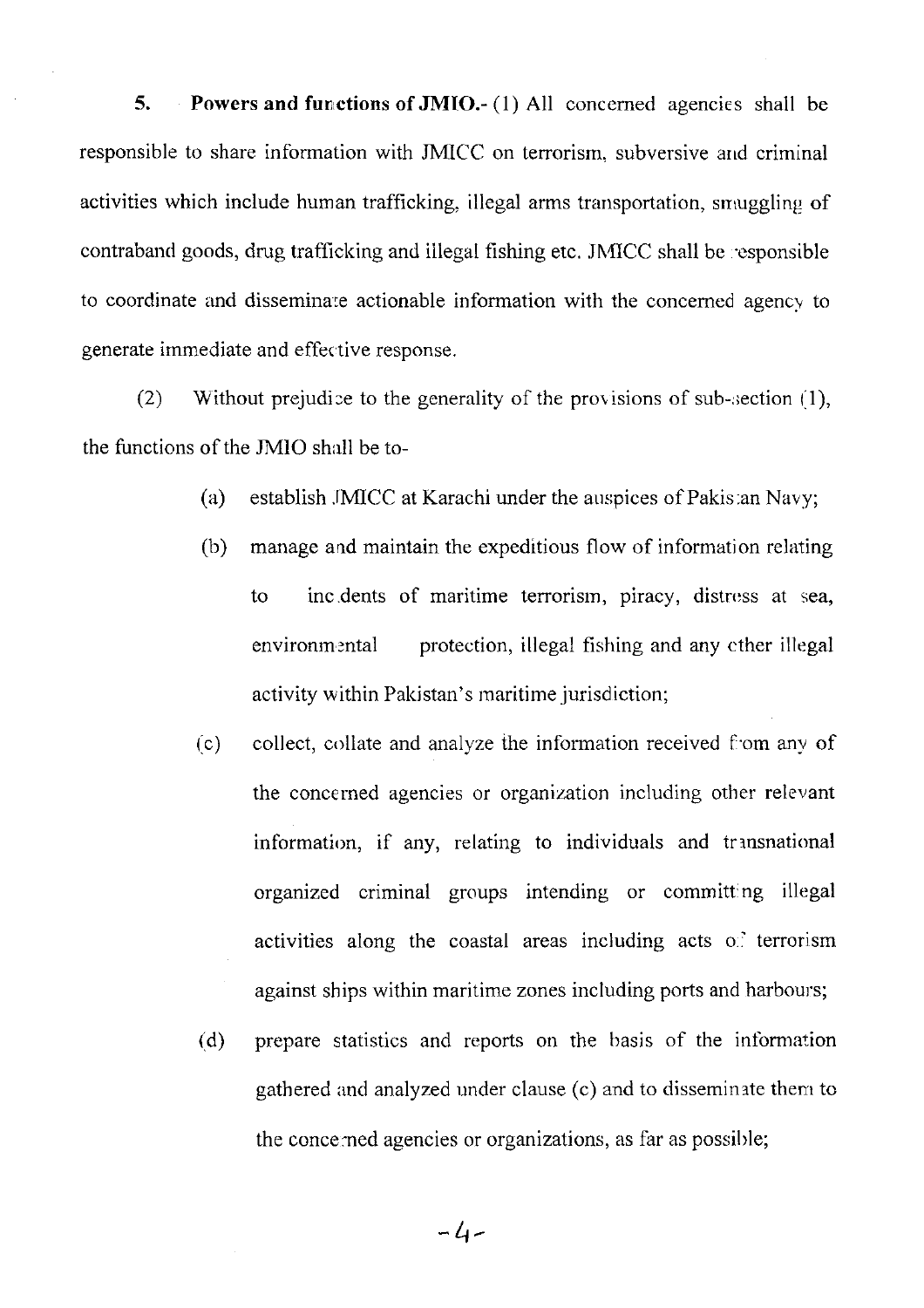- (e) provide an appropriate aleft, whenever possible, to the concerned agencies if there is a reasonable ground to believe that a threat of incidents of illegal act along the coastal areas including act of terrorism against ships within maritime zones including ports and harbour is imminent;
- (f) coordinate and share available information on shipping and on criminal groups and individuals with regional and international maritime information sharing organizations and centers for maritime domain awareness;
- (g) prepare non-classified statistics and reports based on information gathered and analyzed under clause (c) and to disseminate them to the shipping community and the intemational maritime organizations;
- (h) perform such other functions as may be agreed upon by the concerned agencies with a view to preventing illegal acts within Pakistan's maritime jurisdiction; and
- (i) perform such other functions as may be assigned to it by the Division to which business of defence of Pakistan stands allocated, from time to time, to protect maritime interests of Pakistan.

(3) In performance of its functions, the JMIO shall maintain the confidentiality of information provided by the concerned agency and shall not release or disseminate such information nnless the consent of that agency is tahen in advance.

-5-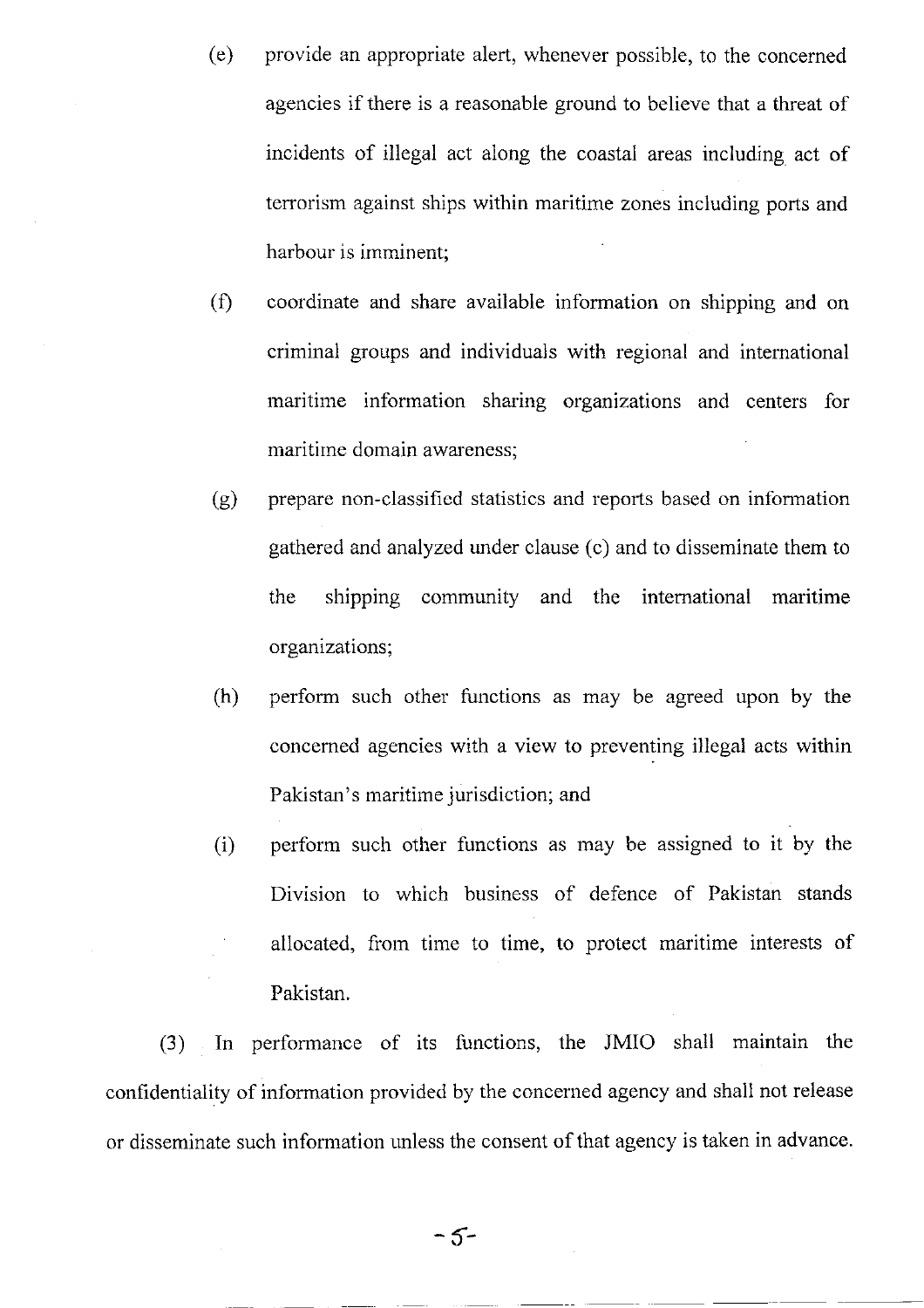6. Application of certain laws.-(1) Subject to the provision of this  $\Lambda$ ct, every officer and member of the staff shall, whether appointed through initial recruitment or otherwise, unless he is already so subject, be subject to the Pakistan Navy Ordinance, 1961 (XXXV of 1961).

 $(2)$  Notwithstanding anything contained in sub-section  $(1)$ , a civil servant transferred to the JMIO on deputation or a person subject to the Pakistan. Army Act, 1952 (XXXIX of 1952) or the Pakistan Air Force Act, 1953 (XXXV of 1953), on secondment to the JMIO, not otherwise subject to this Act, shall be so subject to this Act and the Pakistan Navy Ordinance, 1961 (XXXV of 1961), to the extent and under such conditions as the Division to which business of defence of Pakistan stands allocated may direct, provided that such civil servant and other person shall be subject to the said Ordinance when he-

- (a) seduces or attempts to seduce any person subject to this Act from his duty or allegiance to the Government;
- (b) commits any offence in relation to any work of defence, arsenal, naval, military, air force or JMIO's establishment or station;
- (c) commits Erny offence under the Official Secrets Act, 19 23 (XIX of 1923) in relation to the affairs of the JMIO; or
- (d) commits any offence punishable under any law'for the time being in force on the establishment, station or property of the JMIO or in relation th ereof.

7. Indemnity.-No suit, prosecution or other legal proceedings shall lie against any person for anything which is in good faith done or intended to be done under this Act or any rules made thereunder.

 $-6-$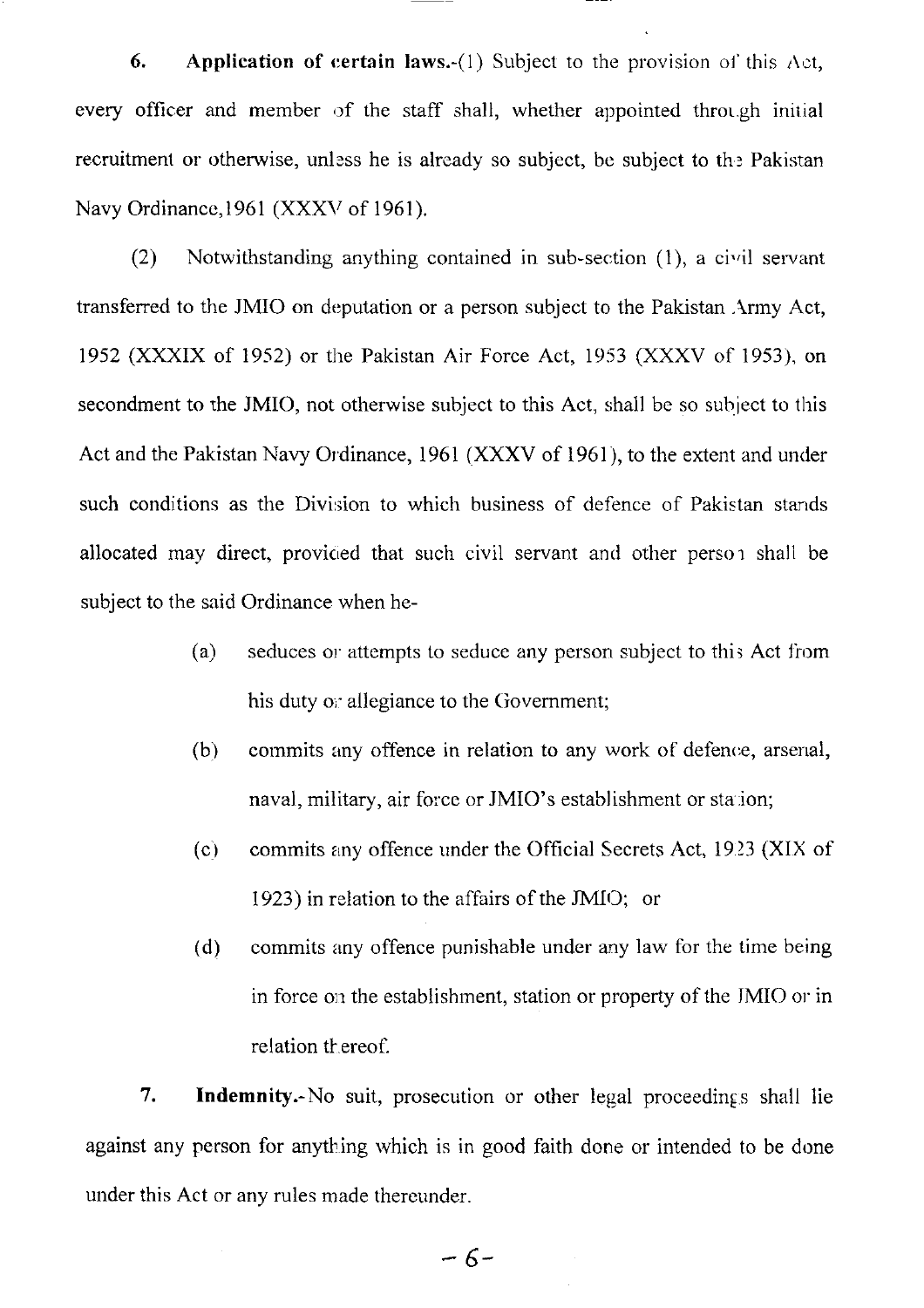8. Power to make rules.- The Federal Government may make rules consistent with this Act for carrying out the purpose of this Act.

9. Oath of allegiance.- A member of private sector shall, as soon as possible after appointment or enrolment to the JMIO, make and subscribe before his Director or any other officer appointed by the Director on his behalf, an oath in the form set out in the Schedule-Il to this Act

10. Power to amend Schedule.-The Division to which business of defence of Pakistan stands allocated may, by notification in the official Gazette, amend Schedule-l to this Act, so as to add any entry thereto, omit any entry there from or amend any entry therein.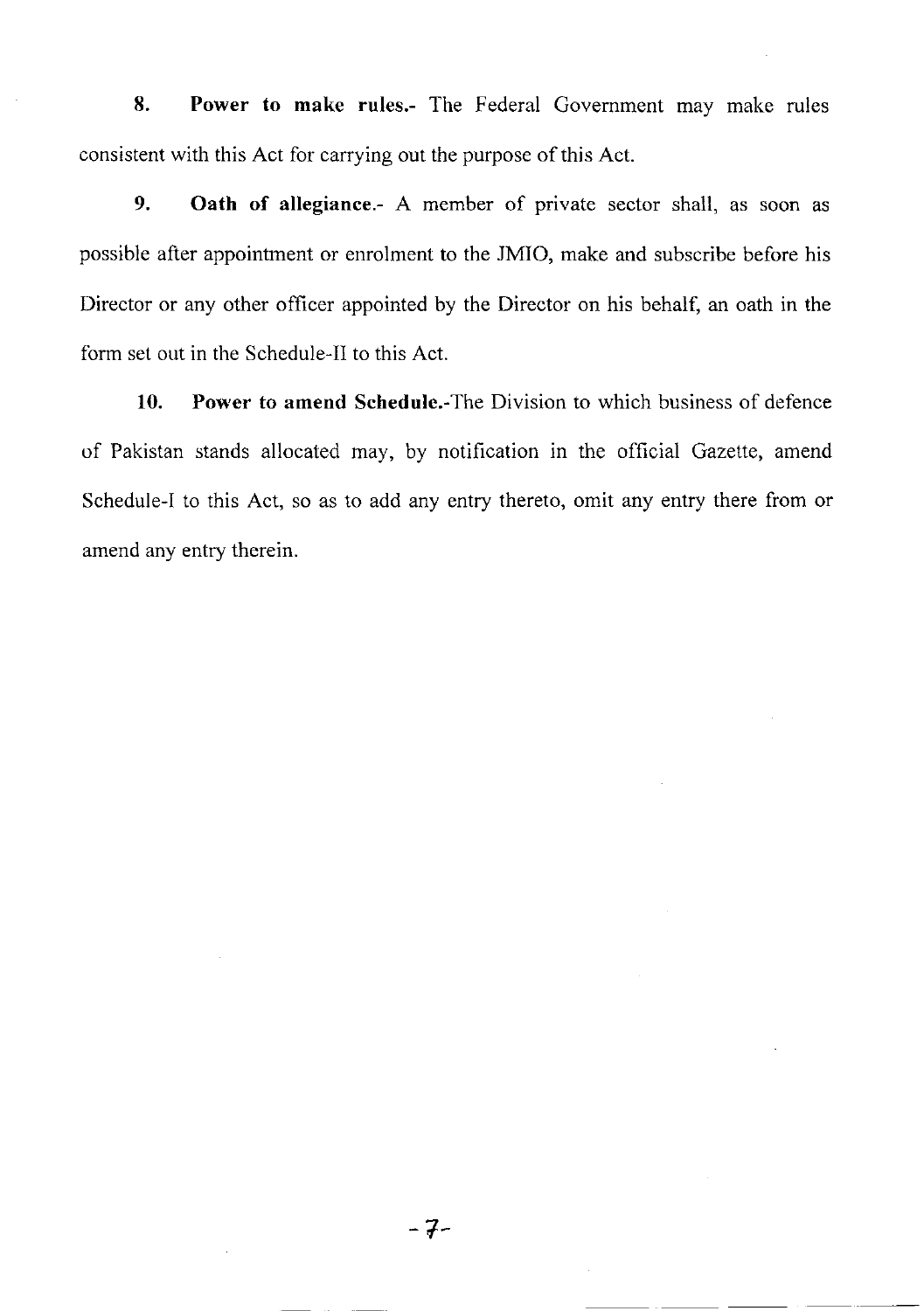# **SCHEDULE-I**

| [see sub-section (3) of section 1 and sub-section(1) of section 5] |  |  |  |
|--------------------------------------------------------------------|--|--|--|
|--------------------------------------------------------------------|--|--|--|

| S No | <b>Concerned Agencies</b>                                            |                                                          |
|------|----------------------------------------------------------------------|----------------------------------------------------------|
| (1)  |                                                                      | (3)                                                      |
| 1.   | Federal Investigation Authority (Immigration)                        |                                                          |
| 2.   | Pakistan Coast Guard (PCG)                                           | <b>Ministry of Interior</b>                              |
| 3.   | Pakistan Rangers (Sindh)                                             |                                                          |
| 4.   | Directorate of Ports and Shipping at Karachi                         |                                                          |
| 5.   | Mercantile Marine Department (MMD)                                   |                                                          |
| 6.   | Karachi Port Trust (KPT)                                             |                                                          |
| 7.   | Port Qasim Authority (PQA)                                           |                                                          |
| 8.   | Gwadar Port Authority (GPA)                                          | <b>Ministry of Maritime</b>                              |
| 9.   | <b>Fishery Department Sindh</b>                                      | <b>Affairs</b>                                           |
| 10.  | Pakistan National Shipping Corporation (PNSC)                        |                                                          |
| 11.  | Marine Fishery Department (MFD)                                      |                                                          |
| 12.  | Korangi Fish Harbour (KoFH)                                          |                                                          |
| 13.1 | Pakistan Marine Academy                                              |                                                          |
|      | 14. Fishery Development Board (FDB)                                  | Ministry of National<br>Food Security<br>and<br>Research |
|      | 15. National Institute of Oceanography (NIO)                         | Ministry of Science                                      |
| 16.1 | and Upper<br>Research<br>Space<br>Atmosphere<br>Commission (SUPARCO) | and Technology                                           |
|      | 17. Anti-Narcotics Force (Sindh and Balochistan)                     | <b>Narcotics</b><br>Control<br><b>Division</b>           |
| 18.1 | Customs Department (Sindh and Balochistan)                           | Revenue<br><b>Division/FER</b>                           |
|      | 19. Pakistan Army (Southern Command/HQ 5 Corps)                      |                                                          |
|      | 20. Pakistan Maritime Security Agency (PMSA)                         | <b>Ministry of Defence</b>                               |
| 21.  | Inter-Services Intelligence (ISI)                                    |                                                          |
| 22.  | Institute of Maritime Affairs (IMA)/ PN                              |                                                          |
| 23.  | Ministry of Foreign Affairs                                          | <b>Ministry of Foreign</b><br><b>Affairs</b>             |
| 24.  | Commissioner Office (Karachi)                                        | <b>Govt of Sindh</b>                                     |
| 25.  | Karachi Fish Harbour Authority (KFHA)                                |                                                          |
| 26.  | Sindh Police                                                         |                                                          |
| 27.  | Fisherman Cooperative Society (FCS)                                  |                                                          |
| 28.  | Rescue Dept Hawks Bay                                                |                                                          |
| 29.  | Provincial Disaster Management Authority, Sindh                      |                                                          |
| 30.  | Gadani Ship Breaking Association (GSBA)                              | <b>Govt of Balochistan</b>                               |
| 31.  | Fishery Department Balochistan                                       |                                                          |
| 32.  | <b>Balochistan Police</b>                                            |                                                          |
| 33.  | Provincial<br>Disaster<br>Management<br>Authority,                   |                                                          |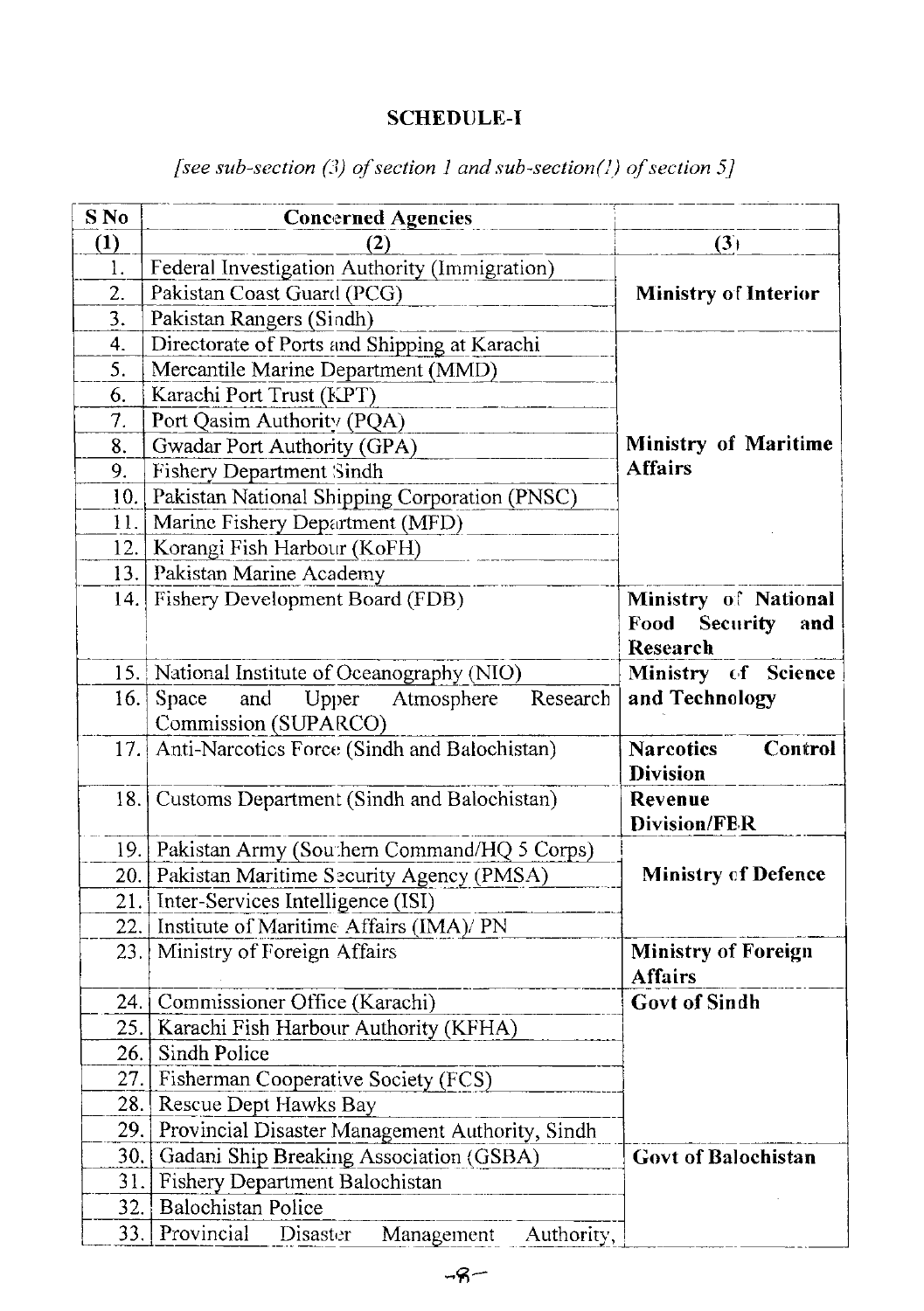|     | Balochistan                                                |                           |
|-----|------------------------------------------------------------|---------------------------|
|     | 34. Pakistan Shipping Agents Association (PSAA)            | Miscellaneous/<br>Private |
| 35. | Pakistan Sea Friends Welfare Organization                  |                           |
|     | 36. Native Island Fisherman Association (NIFA)             |                           |
|     | 37. Fisherman Awareness Forum (FAF)                        |                           |
|     | 38. Pakistan Fisher Folk Forum (PFFF)                      |                           |
|     | 39. Sind Trawler Owners & Fishermen Association<br>(STOFA) |                           |
| 40. | Cargo Dhow Operator (CDO)                                  |                           |
| 41. | Bringing You Clear Option (BYCO)                           |                           |
| 42. | Passenger Boat Association (PBA)                           |                           |
| 43. | Ferry Operator Churna                                      |                           |

 $\label{eq:2.1} \frac{1}{\sqrt{2}}\int_{0}^{\infty}\frac{1}{\sqrt{2\pi}}\left(\frac{1}{\sqrt{2\pi}}\right)^{2\alpha} \frac{1}{\sqrt{2\pi}}\int_{0}^{\infty}\frac{1}{\sqrt{2\pi}}\left(\frac{1}{\sqrt{2\pi}}\right)^{\alpha} \frac{1}{\sqrt{2\pi}}\frac{1}{\sqrt{2\pi}}\int_{0}^{\infty}\frac{1}{\sqrt{2\pi}}\frac{1}{\sqrt{2\pi}}\frac{1}{\sqrt{2\pi}}\frac{1}{\sqrt{2\pi}}\frac{1}{\sqrt{2\pi}}\frac{1}{\sqrt{2\pi}}$ 

 $\label{eq:2.1} \frac{1}{\sqrt{2}}\int_{\mathbb{R}^3}\frac{1}{\sqrt{2}}\left(\frac{1}{\sqrt{2}}\right)^2\frac{1}{\sqrt{2}}\left(\frac{1}{\sqrt{2}}\right)^2\frac{1}{\sqrt{2}}\left(\frac{1}{\sqrt{2}}\right)^2.$ 

 $\label{eq:2.1} \frac{1}{\sqrt{2}}\int_{0}^{\infty}\frac{1}{\sqrt{2\pi}}\left(\frac{1}{\sqrt{2\pi}}\right)^{2\alpha} \frac{1}{\sqrt{2\pi}}\int_{0}^{\infty}\frac{1}{\sqrt{2\pi}}\left(\frac{1}{\sqrt{2\pi}}\right)^{\alpha} \frac{1}{\sqrt{2\pi}}\frac{1}{\sqrt{2\pi}}\int_{0}^{\infty}\frac{1}{\sqrt{2\pi}}\frac{1}{\sqrt{2\pi}}\frac{1}{\sqrt{2\pi}}\frac{1}{\sqrt{2\pi}}\frac{1}{\sqrt{2\pi}}\frac{1}{\sqrt{2\pi}}$ 

 $\mathcal{L}(\mathcal{A})$  .

 $\label{eq:2.1} \frac{1}{\sqrt{2}}\left(\frac{1}{\sqrt{2}}\right)^{2} \left(\frac{1}{\sqrt{2}}\right)^{2} \left(\frac{1}{\sqrt{2}}\right)^{2} \left(\frac{1}{\sqrt{2}}\right)^{2} \left(\frac{1}{\sqrt{2}}\right)^{2} \left(\frac{1}{\sqrt{2}}\right)^{2} \left(\frac{1}{\sqrt{2}}\right)^{2} \left(\frac{1}{\sqrt{2}}\right)^{2} \left(\frac{1}{\sqrt{2}}\right)^{2} \left(\frac{1}{\sqrt{2}}\right)^{2} \left(\frac{1}{\sqrt{2}}\right)^{2} \left(\$ 

 $\mathcal{L}(\mathcal{A})$  and  $\mathcal{L}(\mathcal{A})$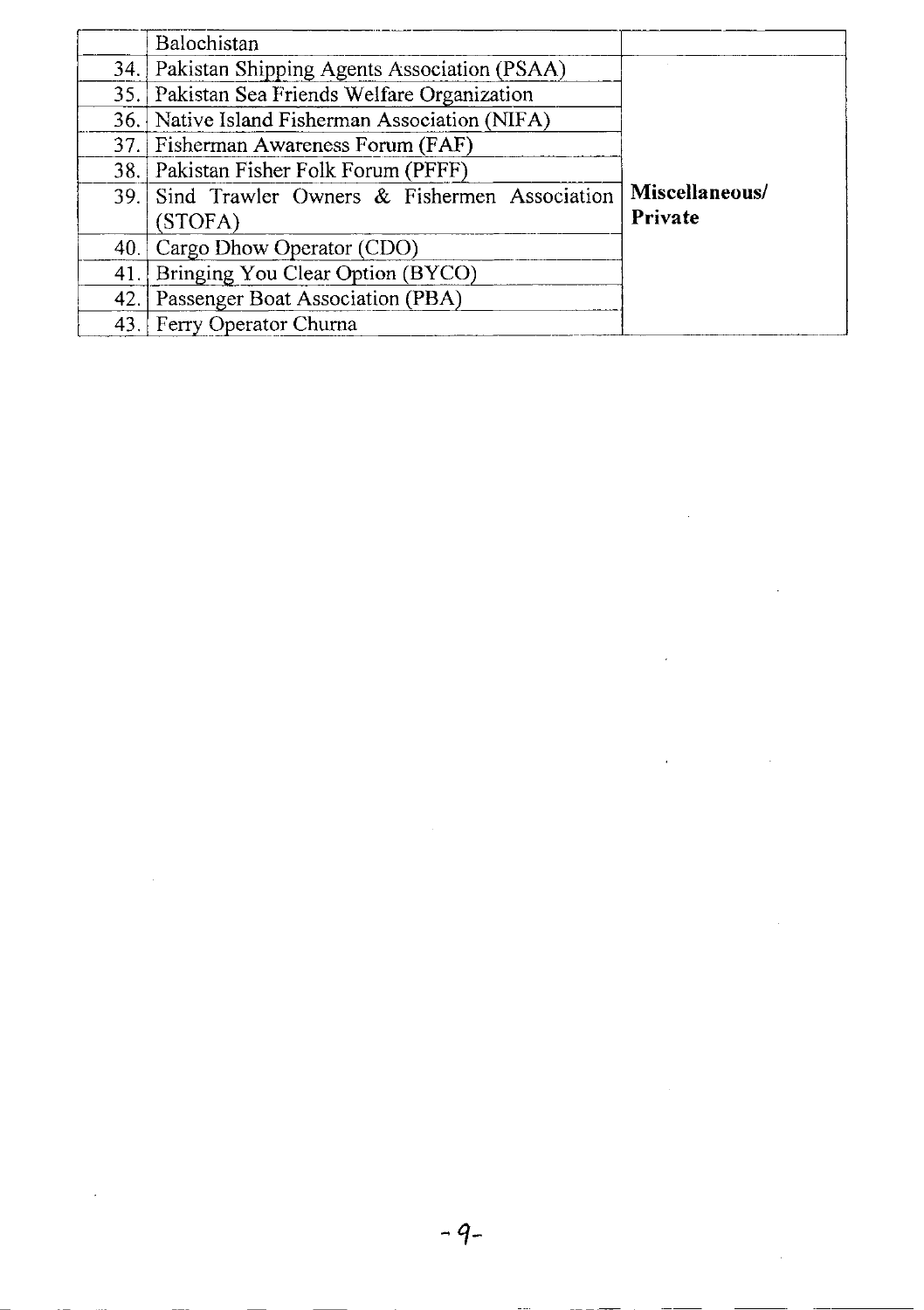## SCHEDULE-II

[see section  $9$ ]

do solemnly swear that I shall bear true faith and allegiance to Pakistan; I,

That as an officer or member of the staff of Joint Maritime Information Organization, I shall discharge my duties and perform my functions faithfully and honestly, to the best of my ability and in accordance with the Constitution and the laws of the Islamic Republic of Pakistan, without fear, favour, affection or ill-will.

That I shall not allow my personal interest to influence my official conduct or my official decisions.

May Allah Almighty help and guide me (Ameen).

Date: